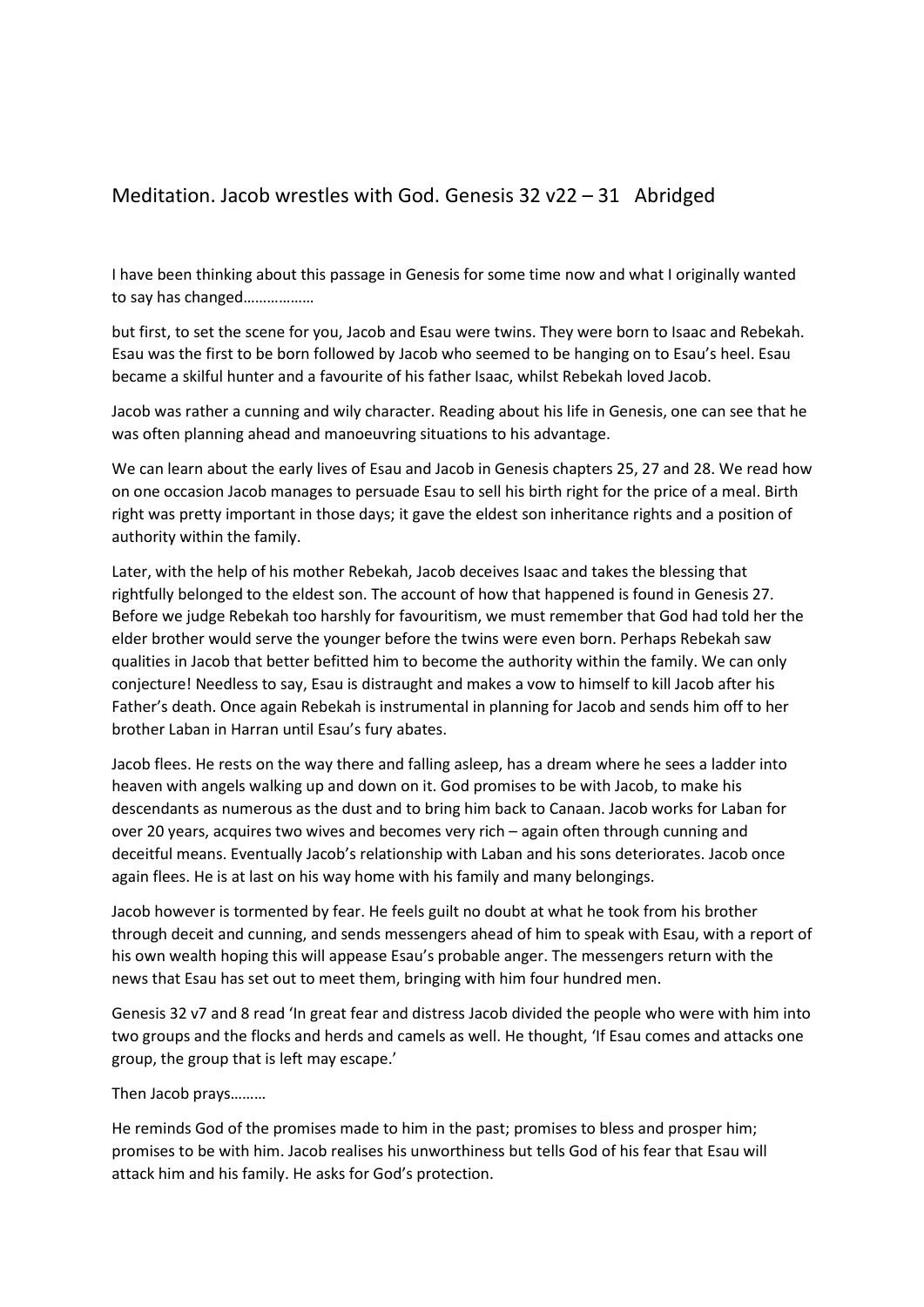Then, Jacob sends great herds of animals ahead of the company as gifts, hoping to pacify Esau.

Jacob is full of fear, full of guilt, full of shame.

He spends the night in the camp, sending his wives, the female servants, his eleven sons and all his possessions ahead of him to cross the river Jabbok. At last Jacob is alone – alone with all his fear; his guilt at what he had done in the past; his deep shame at what he had become – a deceiver and a cheat. Jacob is alone with God.

What happens then is an amazing account of how God deals with Jacob, and how he addresses Jacob's feelings of fear and shame.

Shame is pervasive in our culture. We all suffer from it to some degree or other. We can recognise the feeling of wanting the ground to open up and swallow us whole. Shame is often not rooted in reality but in deceit. It compares us to impossible ideals. It exaggerates our faults. It tells us we will never measure up. 'Are you not ashamed?' It tells us we are not thin enough; not intelligent enough; not young enough; not a good enough mother, father, son or daughter; not got the right job; not got a job………… The list goes on. We all have our own sensitivities, situations that cause us to feel shame.

It makes me think of the verse in Hebrews 12 that says of Jesus 'For the joy that was set before him, he endured the Cross, despising the shame.' Jesus was vulnerable all throughout his life. He stood up and let himself be seen. He spoke up for the poor and the needy, spoke up for justice, showed solidarity with those whom society had marginalised and rejected. Vulnerability opens oneself to pain, criticism, disconnection and shame, but Jesus refused to hide, refused to run away or change his message to suit his critics. Vulnerability rather than weakness, is pure courage. As he faced the Cross, what was Jesus saying? 'I will face the shame of abandonment, the shame of nakedness, the shame of mockery and being spat at. I will endure the shame of facing a death reserved for criminals.' Why? Because vulnerability exposes us not only to pain but has also the potential for deepest joy. As Jesus felt the shame of the Cross, he reached out in compassion to the thief next to him, he sought connection and he expressed no judgment. Jesus prays, saying 'Father forgive them for they know not what they do.' This is not sympathy that stands separate, saying 'I feel sorry for you'. This is empathy. He is saying 'Father I know these human beings. I understand them. I stand WITH them. I see their fear and mistakes but I have compassion on them. I seek to restore relationship with them. Let us forgive.' Are we not included there? This astounding act of empathy is the source of deepest joy – it is the heart of redemption and reconnection.

And Jacob? God honours him by not turning his back on him. Jacob wrestles with God. This fight is not a little tête à tête! It is eyeball to eyeball and fist to fist! God engages with Jacob, is alongside him, and Jacob doesn't give up: 'I will not let you go unless you bless me'. Jacob comes away limping, showing the marks. What does God say to him? God gives him a new name. God is saying; 'I know you and yes you have made mistakes, but these don't define you. They don't say who you are. Remember I said you would prosper; your descendants be as numerous as the dust; all the peoples of the earth be blessed through you.' Jacob went forward then in the strength of that knowledge.

And what does that say to us? We need the courage to be vulnerable and let ourselves be seen, in standing up for the needy; the weak; the lost and marginalised, yes, but also in what may seem to be less important ways which are yet vital for our lives. We show vulnerability when we are ourselves, authentic, showing our own truth. Hiding, being afraid won't protect us from the shame and pain that comes from simply living or from the judgment and criticism when we stand true to ourselves.